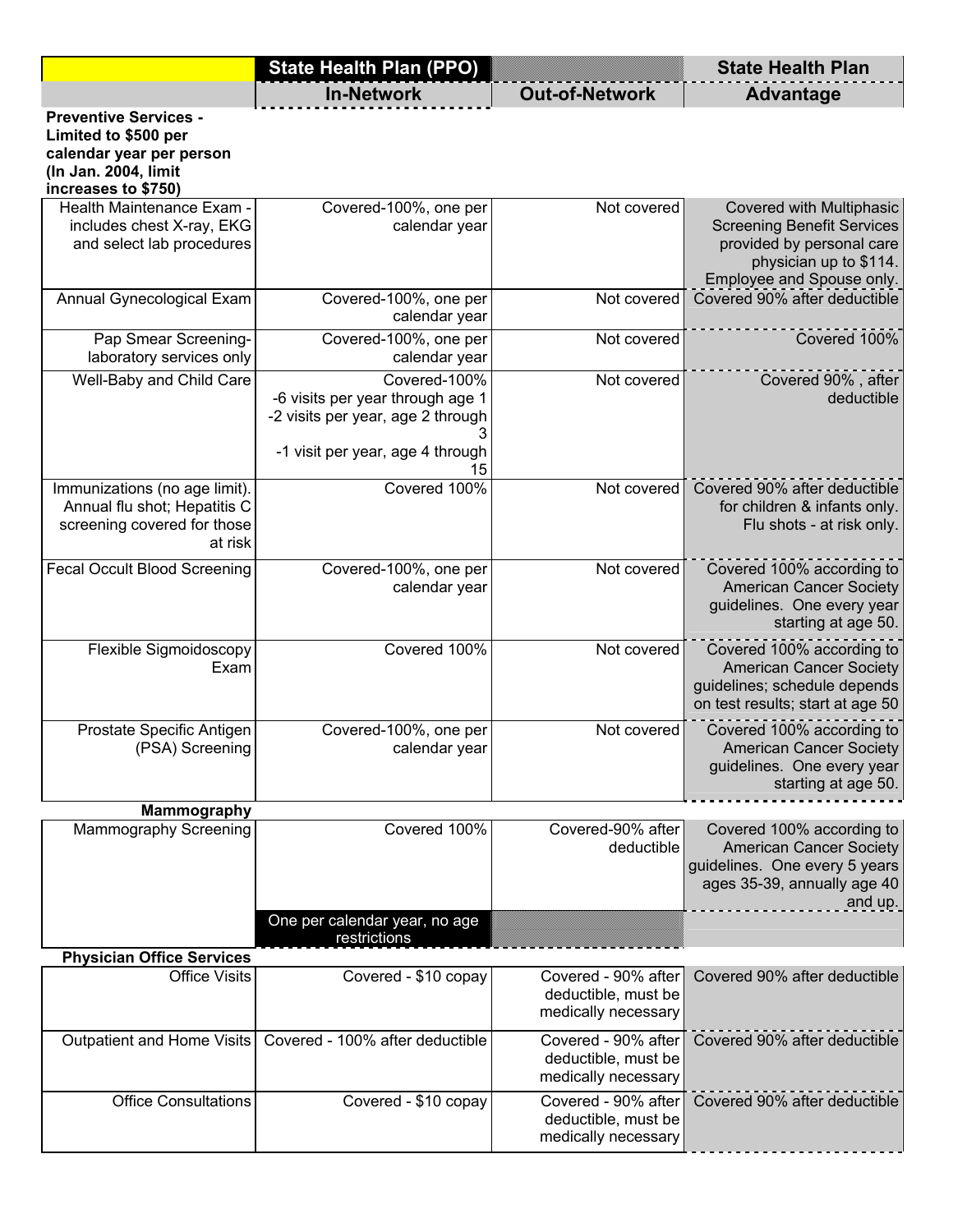## **Emergency Medical Care**

| <b>Hospital Emergency Room-</b><br>approved diagnosis, prudent        | Covered 100% for emergency<br>medical illness or accidental emergency medical illness | Covered 100% for                   | Covered 100% prudent<br>person rule                                                         |
|-----------------------------------------------------------------------|---------------------------------------------------------------------------------------|------------------------------------|---------------------------------------------------------------------------------------------|
| person rule                                                           | injury                                                                                | or accidental injury               |                                                                                             |
| Ambulance Services -<br>medically necessary for<br>illness and injury | Covered 100% after deductible                                                         | Covered 100% after<br>deductible l | Service covered in full up to<br>first \$25. Balance is subject<br>to deductible and copay. |

| <b>Diagnostic Services</b> |                                                             |                                   |              |
|----------------------------|-------------------------------------------------------------|-----------------------------------|--------------|
| Tests l                    | Laboratory and Pathology Covered - 100% after deductible    | Covered - 90% after<br>deductible | Covered 100% |
|                            | Diagnostic Tests and X-rays Covered - 100% after deductible | Covered - 90% after<br>deductible | Covered 100% |
|                            | Radiation Therapy Covered - 100% after deductible           | Covered - 90% after<br>deductible | Covered 100% |

### **Maternity Services**

| <b>Provided by a Physician</b>                 |                                                                   |                                   |                     |
|------------------------------------------------|-------------------------------------------------------------------|-----------------------------------|---------------------|
| Pre-Natal and Post-Natal Covered - 100% after  |                                                                   | Covered - 90% after               | Covered - 90% after |
|                                                | Care deductible                                                   | deductible l                      | deductible          |
|                                                | Includes care provided by a<br><b>Certified Nurse Midwife</b>     |                                   |                     |
| Delivery and Nursery Care Covered - 100% after | deductible                                                        | Covered - 90% after<br>deductible | Covered 100%        |
|                                                | Includes delivery provided by a<br><b>Certified Nurse Midwife</b> |                                   |                     |

### **Hospital Care**

| Physician Care, General  -                                                             | Semi-Private Room, Inpatient   Covered - 100% after deductible   Covered - 90% after | deductible -                      | Covered 100% up to 365 days |
|----------------------------------------------------------------------------------------|--------------------------------------------------------------------------------------|-----------------------------------|-----------------------------|
| Nursing Care, Hospital   Unlimited Days<br>Services and Supplies, and<br>Blood Storage |                                                                                      | <b>Unlimited Days</b>             |                             |
| Inpatient Consultations Covered - 100% after                                           | deductible                                                                           | Covered - 90% after<br>deductible | Covered 100%                |
|                                                                                        | Chemotherapy Covered - 100% after<br>deductible                                      | Covered - 90% after<br>deductible | Covered 100%                |

# **Alternatives to Hospital**

#### **Care**

| Skilled Nursing Care Covered - 100% after<br>deductible                           | deductible       | Covered - 90% after Covered 100% - 120 days per<br>confinement                        |
|-----------------------------------------------------------------------------------|------------------|---------------------------------------------------------------------------------------|
|                                                                                   |                  |                                                                                       |
| Number of days varies by<br>bargaining unit                                       |                  |                                                                                       |
| Hospice Care Covered - 100%                                                       | Covered $-100\%$ | Covered 100% to 210<br>days/lifetime                                                  |
| Limited to the lifetime dollar max.<br>which is adjusted annually by<br>the state |                  |                                                                                       |
| Home Health Care   Covered - 100% after<br>deductible                             |                  | Covered $-$ 100% after Covered $-$ 100% to 120 visits<br>deductible per calendar year |
| <b>Unlimited visits</b>                                                           |                  |                                                                                       |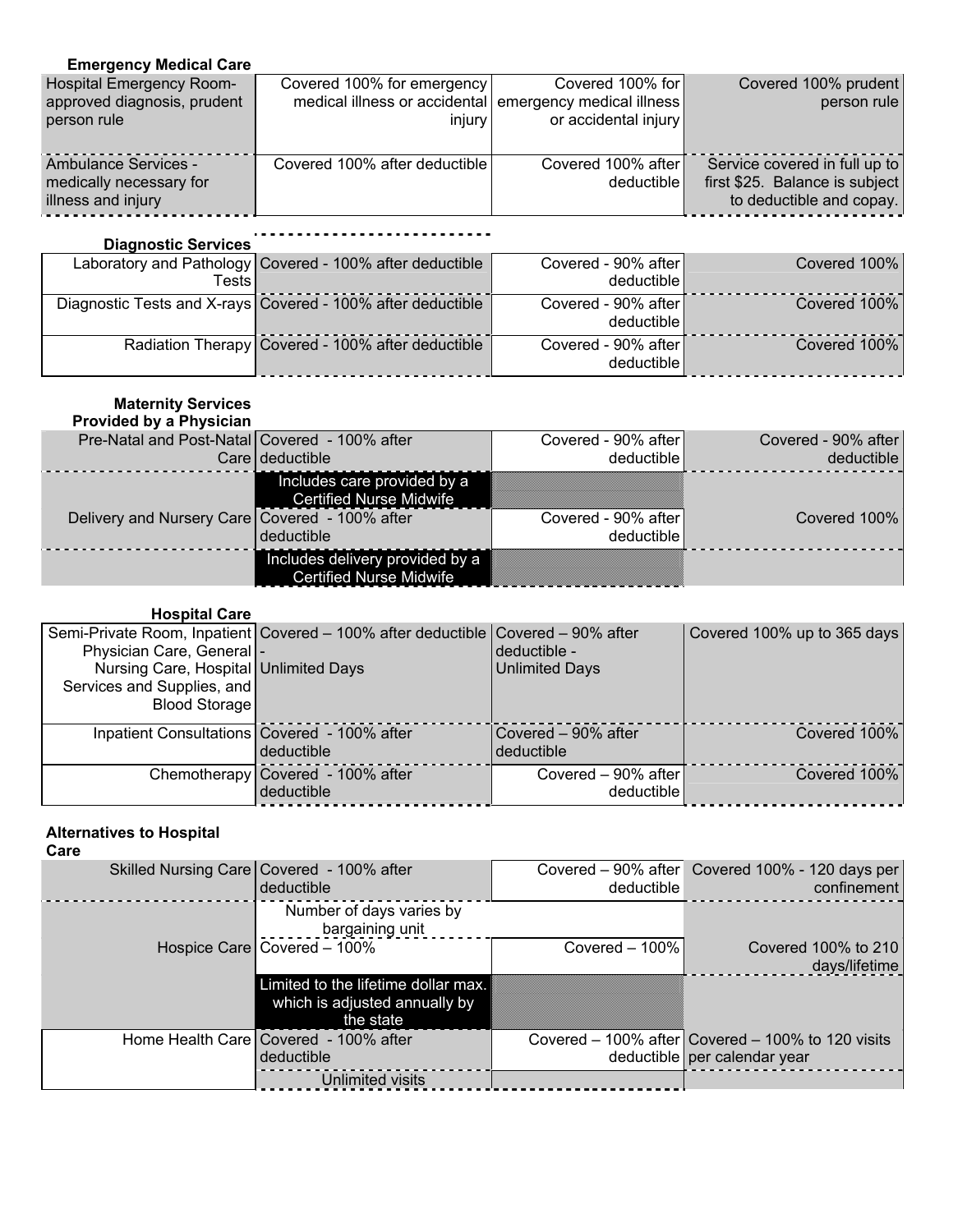| <b>Surgical Services</b>                                                                                |                                                                                                                                                                                              |                                                                                                                                                            |                                                                                                                                                                                                                           |
|---------------------------------------------------------------------------------------------------------|----------------------------------------------------------------------------------------------------------------------------------------------------------------------------------------------|------------------------------------------------------------------------------------------------------------------------------------------------------------|---------------------------------------------------------------------------------------------------------------------------------------------------------------------------------------------------------------------------|
| Surgery - includes related Covered - 100% after<br>surgical services deductible                         |                                                                                                                                                                                              | Covered - 90% after<br>deductible                                                                                                                          | Covered 100%                                                                                                                                                                                                              |
|                                                                                                         | Voluntary Sterilization Covered - 100% after<br>deductible                                                                                                                                   | Covered - 90% after<br>deductible                                                                                                                          | Covered 100%                                                                                                                                                                                                              |
| <b>Human Organ Transplants</b>                                                                          |                                                                                                                                                                                              |                                                                                                                                                            |                                                                                                                                                                                                                           |
| Specified Organ Transplants Covered - 100% after                                                        |                                                                                                                                                                                              |                                                                                                                                                            | Covered – in designated Covered 100% in designated                                                                                                                                                                        |
| - in designated facilities only -<br>when coordinated through<br>the TPA                                | deductible                                                                                                                                                                                   |                                                                                                                                                            | facilities only facilities only                                                                                                                                                                                           |
|                                                                                                         | Up to \$1 million maximum per<br>transplant type                                                                                                                                             |                                                                                                                                                            | Up to \$1 million lifetime<br>maximum for each organ<br>transplant                                                                                                                                                        |
| coordinated through the TPA<br>- specific criteria applies                                              | Bone Marrow - when Covered - 100% after<br>deductible                                                                                                                                        |                                                                                                                                                            | Covered - 90% after Covered 100% Specific<br>deductible criteria applies                                                                                                                                                  |
| Kidney, Cornea and Skin   Covered - 100% after                                                          | deductible                                                                                                                                                                                   | Covered - 90% after<br>deductible                                                                                                                          | Covered 100%                                                                                                                                                                                                              |
| <b>Mental Health Care and</b><br><b>Substance Abuse -</b><br><b>Covered under non-BCBSM</b><br>contract |                                                                                                                                                                                              |                                                                                                                                                            |                                                                                                                                                                                                                           |
|                                                                                                         | Inpatient Mental Health 100% to 365 days per year.<br>Partial Day Hospitalization at 2:1<br>ratio                                                                                            | 50%, to 365 days per<br>year                                                                                                                               | There are no changes in the<br>Mental Health & Alcohol and<br>Chemical Abuse benefits. The<br>benefits under the State Health<br>Plan Advantage are continued as<br>outlined for the proposed State<br>Health Plan (PPO). |
| Outpatient Mental Health 90% of network rates                                                           |                                                                                                                                                                                              | 50% of network rates                                                                                                                                       | There are no changes in the<br>Mental Health & Alcohol and<br>Chemical Abuse benefits. The<br>benefits under the State Health<br>Plan Advantage are continued as<br>outlined for the proposed State<br>Health Plan (PPO). |
|                                                                                                         | Inpatient Alcohol & 100% to two 28-day admissions<br>Chemical Abuse Care   per calendar year, with 60 day<br>interval. Intensive Outpatient<br>Treatment at 2:1 ratio.<br>Halfway House 100% | 50% to two 28-day<br>admissions per calendar<br>year, with 60 day interval.<br><b>Intensive Outpatient</b><br>Treatment at 2:1 ratio.<br>Halfway House 50% | There are no changes in the<br>Mental Health & Alcohol and<br>Chemical Abuse benefits. The<br>benefits under the State Health<br>Plan Advantage are continued as<br>outlined for the proposed State<br>Health Plan (PPO). |
| Outpatient Alcohol &<br><b>Chemical Abuse</b>                                                           | 90% of network rates; Limit<br>\$3,500/year chemical<br>dependency only                                                                                                                      | 50% of network rates Limit<br>\$3,500/year chemical<br>dependency only                                                                                     | There are no changes in the<br>Mental Health & Alcohol and<br>Chemical Abuse benefits. The<br>benefits under the State Health<br>Plan Advantage are continued as<br>outlined for the proposed State<br>Health Plan (PPO). |
| <b>Other Services</b>                                                                                   |                                                                                                                                                                                              |                                                                                                                                                            |                                                                                                                                                                                                                           |
| Allergy Testing and Therapy                                                                             | Covered - 100% after<br>deductible                                                                                                                                                           | Covered - 90% after<br>deductible                                                                                                                          | Covered 100%                                                                                                                                                                                                              |
| Rabies treatment after initial<br>emergency room treatment deductible                                   | Covered - 100% after                                                                                                                                                                         | Covered - 90% after<br>deductible                                                                                                                          | <b>Not Covered</b>                                                                                                                                                                                                        |
| <b>Chiropractic Spinal</b><br>Manipulation                                                              | Covered $-90\%$ after<br>deductible                                                                                                                                                          | Covered - 90% after<br>deductible                                                                                                                          | Covered 90% after deductible                                                                                                                                                                                              |
| <b>Outpatient Physical, Speech</b><br>and Occupational Therapy                                          | Up to 24 visits per calendar year                                                                                                                                                            |                                                                                                                                                            |                                                                                                                                                                                                                           |